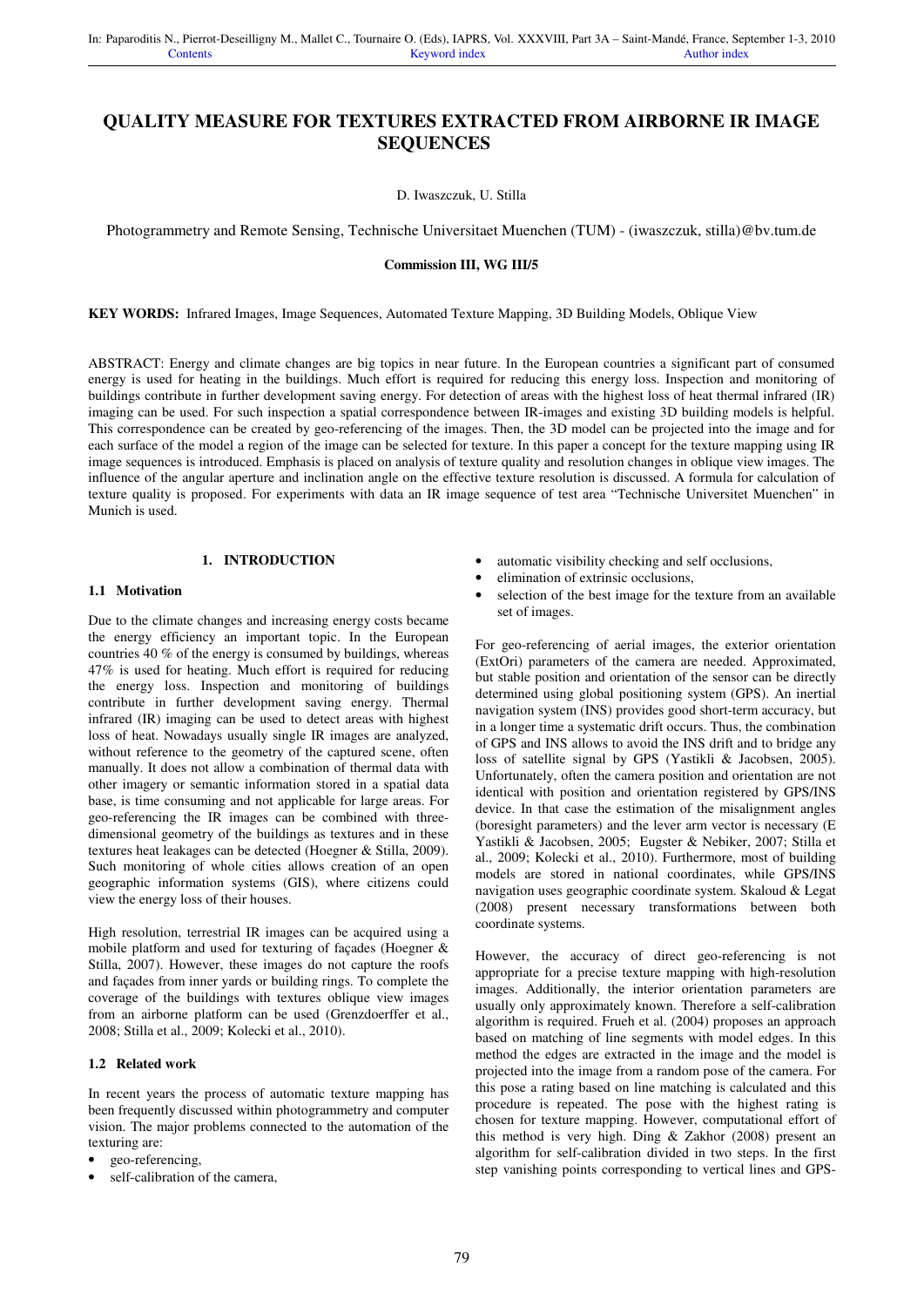data are used to estimate an approximated camera position. In the second step 2D points in the image are extracted and matched with 3D points of the model using Hough transform and generalized M-estimator. Then the Lowe's (1987) algorithm is applied for refinement of the camera parameters. This approach yields very good results for in downtown area; however, it fails at residential region because of not enough extracted vertical edges.

In texture mapping using thermal images the properties specific to the IR spectrum should be taken into consideration. First of all, IR images have lower contrast and lower resolution than images in visible spectrum. Consequently, matching with 3D building model based on edge matching (Frueh et al., 2004) or on vertical vanishing points (Ding & Zakhor, 2008) could be difficult. Stilla et al. (2000) proposed a method for matching of low resolution IR images based on intersection points of roof edges.

For texture mapping a visibility analysis is necessary. Generally, there are two groups of methods for checking of the visibility: (i) variations of depth-buffer (depth image) approach (Frueh et al., 2004; Hoegner & Stilla, 2007; Karras et al., 2007) and (ii) polygon-based hidden area detection (Kuzmin et al., 2004). In the polygon-based method proposed by Kuzmin et al. (2004) all polygons are projected onto image plane and intersected. This procedure is appropriate for nadir view images, because of small number of intersections. However, using oblique view this method would be very time consuming and could cause many small polygons.

The depth-buffer method is a basic method removing hidden surfaces adopted from computer graphics. The depth-buffer is a matrix storing for every pixel the distance from projection centre to the model surface. This method was often proposed in some variations. Karras et al. (2007) tries to generalize the problem of orthorectification and texture mapping. He proposes a method for visibility checking based on depth image. Every triangulated 3D mesh is projected onto projection plane and for every triangle occupied pixels get identity number (ID) of the triangle. For pixels with more IDs the closest one is chosen. Frueh et al. (2004) used a modified depth-buffer storing additionally the product of a triangle's normal vector with the camera viewing direction at each pixel. Using information about vector product not occluded edges can be detected. Abdelhafiz & Niemeier (2009) integrate digital images and laser scanning point clouds. They use a Multi Layer 3GImage algorithm which classifies the visibility on two stages: point stage and surface stage. The visible layer and back layers are applied. Occluded vertexes are sent to a back layer, while visible vertexes appear on the visible layer. An image is used for texture mapping of a mesh, if all three vertexes of it are visible in this image.

Abdelhafiz & Niemeier discuss also the problem of extrinsic (un-modelled) occlusions caused by such objects as traffic signs, trees and street-lamps. They propose a Photo Occlusion Finder algorithm which checks textures from many images for one mesh. When the textures of one mesh are not similar an occlusion occurred.

Objects taken by image sequences with a high frame rate from a flying platform appear in multiple frames. In this case textures with optimal quality have to be taken for texturing. Lorenz & Doellner (2006) introduced a local effective resolution and discuss it on example of images from a High Resolution Stereo Camera (HRSC) due to its special projection of line scanners

(perspective and parallel). Frueh et al. (2004) uses a focal plane array. He determines optimal textures taking into account occlusion, image resolution, surface normal orientation and coherence with neighbouring triangles. He proposes to accept textures with few occluded pixels instead textures with very low resolution taken from extremely oblique view. This quality calculation is focused on texturing with optical images and good user perception.

In this paper we propose a texture selection method for thermal inspection of buildings using a weighted quality function. This approach allows reducing or increasing the influence of occlusions, distance and viewing directions on the texture quality. In Chapter 2 a necessary for texturing camera calibration, positioning and orientation is described. In chapter 3 a concept for texture mapping is introduced. Moreover, the influence of oblique view imagery on texture resolution is discussed. The equation for weighted quality measure is presented. Finally, in Chapter 4 experiments with some exemplary textures are shown and discussed in chapter 5.

## **2. SYSTEM CALIBRATION**

In most cases, how already mentioned, GPS/INS data do not refer to the projection centre. Consequently, boresight and leverarm parameters are required. In addition, camera parameters, such as focal length, principle point, and distortions, need to be determined. As the solution we propose a system calibration using an extended bundle adjustment with camera self calibration which is described by Kolecki et al. (2010). In this method in few images of the sequence ground control points (GCP) need to be measured and all parameters of exterior and interior orientation as well as boresight and leverarm corrections should be estimated. Parameters obtained in the adjustment should be applied for projection onto all images of the sequence.

## **3. A CONCEPT FOR TEXTURE MAPPING**

The region within an IR frame corresponding to a face of the 3D model can be determined by projection of the polygons into the image. In datasets captured by moving cameras with high frame rate most polygons of the model appear many times in the images with different aspect angles. This advantage allows choosing the texture captured from the best pose. Additionally in some cases and bridge the problem of occlusions can be resolved. The quality of the textures extracted from different frames belonging to the same plane varies depending on viewing direction, distance to the camera, and partial occlusions. For selecting the best texture a quality measure has to be defined and the selection procedure has to be implemented. A flowchart of this procedure is depicted in Fig. 1.

Starting from the first frame for each face a projection is carried out. If the face lies within the frame a partial occlusion  $\rho_{ii}$ (Chapter 3.1) and quality measure  $q_{ii}$  (Chapter 3.3) are calculated. In case that the quality  $q_{ii}$  of is higher than the quality of the currently stored texture, new texture  $t_{ii}$  is created and the current texture is overwrite with  $t_{ii}$ .

## **3.1 Occlusions**

Every face is projected into the image and pixels occupied by this plane get the ID of this plane and its distance from the projection centre. A pixel is considered as occupied if its centre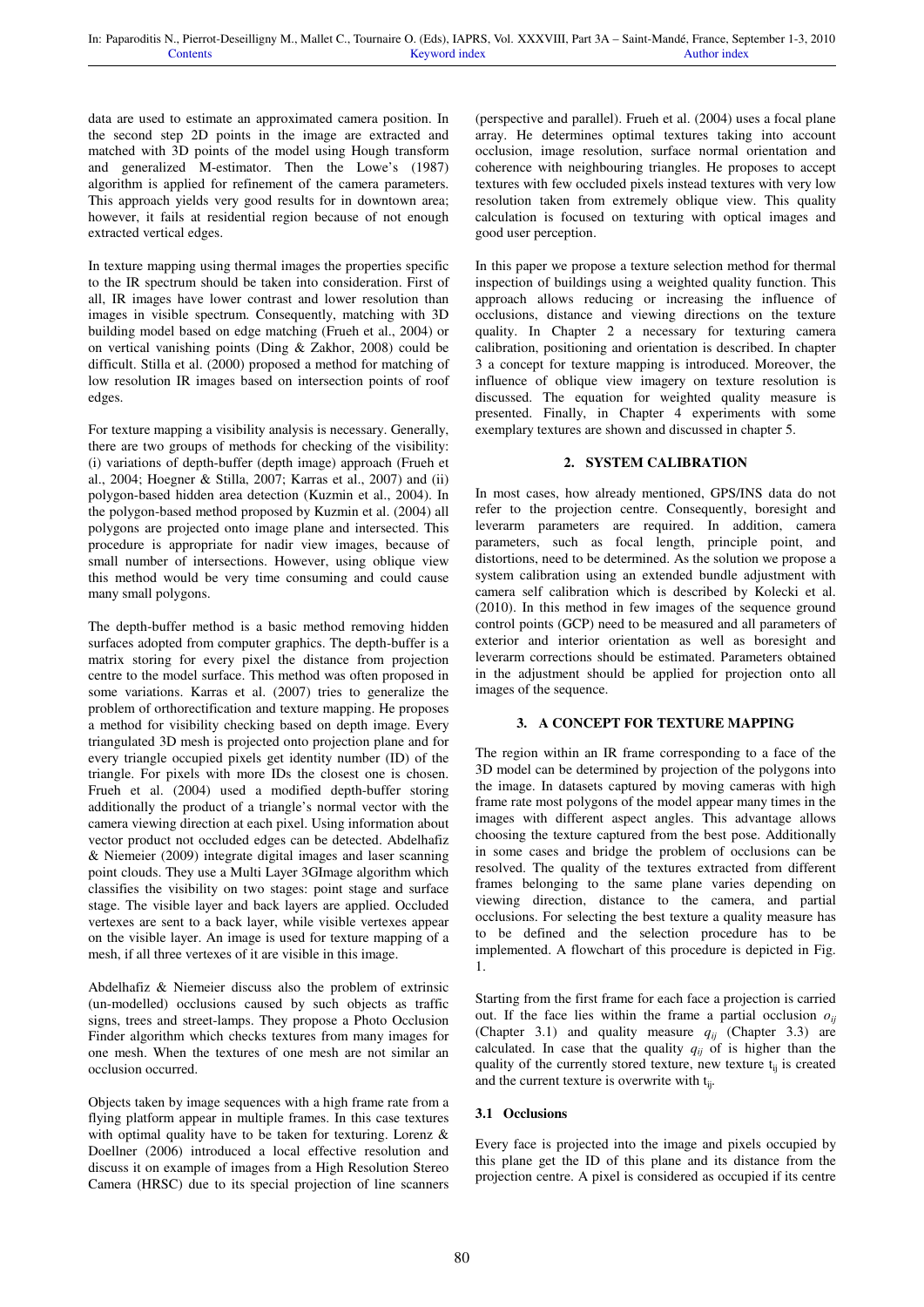lies inside of plane polygon. If a pixel has assigned more than one ID, the closer plane is marked as visible. Based on this image it is possible to determine for each plane the fraction  $o_i$  of occlusion as follows:

$$
o_{ij} = \frac{n}{N} \qquad (1)
$$

where:

n – number of occluded pixels in plane i, N – number of pixels occupied by plane i.



Figure 1. A concept for texture mapping using texture qualities

#### **3.2 Texture resolution**

In nadir view the ground resolution of the images, usually expressed in ground sample distance (GSD), depends on aircraft altitude, digital terrain model and pixel size. Using oblique view the ground resolution depends also on the image coordinates. More specifically, objects situated at near range have higher resolution than objects at the same height seen at far range. In consequence, even horizontal faces don't have an unique resolution. For storing the original resolution of the texture its resolution map need to be created. This original resolution of the texture depends on orientation of the face and the distance from the camera. In the Fig. 2 a situation is shown where the face (roof) is seen in far and near range.



Figure 2. Image acquisition with oblique view

We assume that this roof is a differential surface, is always oriented to the camera and the aircraft has a linear trajectory. In this way the changes in the resolution between far and near range can be investigated. The projection of this surface onto image plane is depicted in Fig. 3.



Figure 3. Projection of a differential surface oriented to the projection centre

The angles β1 and β2 can be calculated by equation (2).

$$
\beta_1 = \arctg(tg\alpha - \frac{pp}{2f}) - \alpha \qquad \beta_2 = \alpha - \arctg(tg\alpha + \frac{pp}{2f}) \tag{2}
$$
  
where:  
pp - pixel pitch

*f* – focal length

Therefore, the resolution of the differential surface along *y*-axis in camera coordinate system can be calculated as follows:

$$
r(y) = \frac{\cos(\theta + \alpha_y)}{H \cdot (tg\beta_{1y} + tg\beta_{2y})} [pixel/m]
$$
\n(3)  
\n
$$
\alpha_y \in \left[-\frac{\varphi}{2}, \frac{\varphi}{2}\right]
$$
\nwhere:  
\n
$$
r(y)
$$
 -resolution of the along y-axis

*H* – aircraft altitude above the differential plane

 $\theta$  – inclination angle (pitch angle)

 $\varphi$  – angular aperture

Analogical, the resolution along *x*-axis can be calculated using equations (4).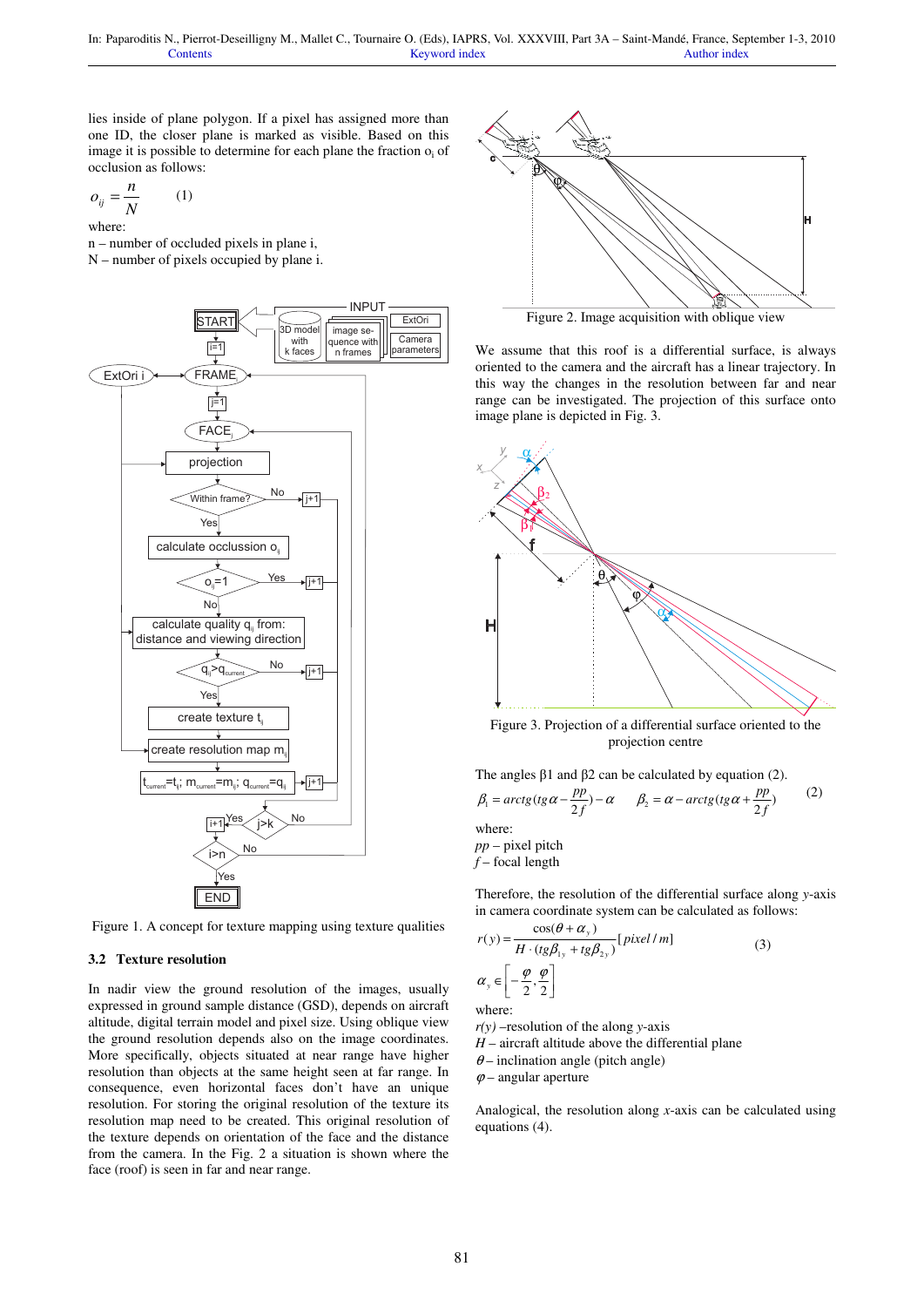$$
r(x) = \frac{\cos(\alpha_x)}{H \cdot (tg\beta_{1x} + tg\beta_{2x})} [pixel/m]
$$
 (4)  

$$
\alpha_x \in \left[ -\frac{\varphi}{2}, \frac{\varphi}{2} \right]
$$

Depending on this both angles the change of resolution between the far and close range of the image can be calculated as factor  $\eta$  expressed by equation (5).

$$
\eta = \frac{r_n(y) - r_f(y)}{r_f(y)}\tag{5}
$$

where:

*rn* – ground resolution at near range *rf* – ground resolution at far range

Different values of p for different cameras and different viewing angle are presented in table 1.

| Camera:   | $\varphi$ [° | $\theta = 25$ ° | $\theta = 35$ ° | $\theta$ = 45° | $\theta$ =55 $^{\circ}$ |
|-----------|--------------|-----------------|-----------------|----------------|-------------------------|
|           |              |                 |                 |                |                         |
| PCE-TC 2  | 20           | 0.18            | 0.28            | 0.43           | 0.67                    |
| Flir A325 | 25           | 0.23            | 0.37            | 0.57           | 0.93                    |
| PCE-TC 2  | 32           | 0.31            | 0.50            | 0.80           | 1.39                    |

Table 1. Changes of the resolution between near and far range of an orthogonally oriented surface depending on inclination angle and camera type (angular aperture)

For description of planes which are seen under angle  $\frac{\cancel{p}}{4}$  90° the equations (3) and (4) can be extended as follows:

$$
r(y) = \frac{\cos(\theta + \alpha_y) \cdot \cos(\gamma_x)}{H \cdot (tg\beta_{1y} + tg\beta_{2y})}
$$

$$
r(x) = \frac{\cos(\alpha_x) \cdot \cos(\gamma_x)}{H \cdot (tg\beta_{1x} + tg\beta_{2x})}
$$
(6)

where:

γ*x* , γ*<sup>y</sup>* – angles between normal of the plane and the viewing direction of the camera on the respectively *xz*-plane and *yz*plane in camera coordinate system

Using equations (5) and (6) the changes of resolution of a differential surface which is seen in far range from angle γ*f* → 90° can be calculated. Then in the near range  $\chi = \gamma_f - \varphi$ .

| Camera:   | $\varphi$ [°] | $\theta = 25$ | $\theta = 35$ ° | $\theta$ = 45° | $\theta$ =55 $^{\circ}$ |
|-----------|---------------|---------------|-----------------|----------------|-------------------------|
|           |               |               |                 |                |                         |
| PCE-TC 2  | 20            | 4.72          | 5.22            | 5.93           | 7.11                    |
| Flir A325 | 25            | 6.06          | 6.85            | 8.01           | 10.05                   |
| PCE-TC 2  | 32            | 8.04          | 9.37            | 11.46          | 15.48                   |

Table 2. Changes of the resolution between near and far range of a surface seen from angle γ close to 90°

Comparing Tables 1 and 2 can be assessed that for surfaces seen from an angle close to 90° the change of the distance is not significant, while for surfaces seen from an extremely unfavourable angle the difference between far and near range is meaningful.

Due to rasterisation each texture is an image which has an equal-distance sampling. The gray values of the texture need to be calculated from the original IR image. For preserving the original resolution the grid for the texture has to be designed with maximal resolution which can occur.

For definition of the best possible resolution two strategies can be considered:

- Every plane in the model gets the same ground resolution. The advantage of this strategy is that already at the beginning of the texturing process all texture matrixes can be predefined and the memory necessary to store the textures can be planed. A homogeneous ground resolution of the textures is also advantageous during image analysis, such as feature extraction, because the scale of the detected features is the same for all textures. On the other hand, in this method many textures synthetically get much higher resolution then it was in the original image. Consequently, more memory is consumed as necessary.
- The best possible resolution is determined separately for every plane. Specifically, for every plane in every image the point with the best resolution is found and the resolution of this point is applied for the texture creation.

The best possible resolution can be calculated assuming that it occurs at orthogonally oriented differential surface placed in one of the points of the 3D model. Based on ExtOri parameters for first frame of the sequence and the resolution in all visible points can be calculated with the equation (3). The best resolution is stored. Then the same procedure can be applied for other frames. If a higher resolution was found, the value is overwritten.

#### **3.3 Texture quality**

For optimal texture selection a quality measure  $q_i$  of every texture should be calculated as follows:

$$
q_{ij} = \frac{a_1 \cdot (1 - o_{ij}) + a_2 \cdot d_{ij} + a_3 \cdot \cos \gamma_{xij} \cdot \cos \gamma_{yij}}{a_1 + a_2 + a_3} \tag{7}
$$

where:

 $\gamma_x$ ,  $\gamma_y$  – angles between normal of a model polygon and viewing angle of the camera,

 $a_1$ ,  $a_2$ ,  $a_3$  – coefficients,

 $o_i$  – occlusion factor,

 $d_i$  – distance factor – calculated by equation (8).

$$
d_{ij} = \frac{D_{\text{max}} - D_{ij}}{D_{\text{max}} - D_{\text{min}}} \tag{8}
$$

where:

 $D_{\textit{max}}$  – maximal possible distance from the projection centre to model points,

 $D_{min}$  – minimal possible distance from the projection centre to model points,

 $D_i$  – distance from the projection centre to the centre of a model polygon.

In general textures with high occlusion shouldn't be considered in texturing process. In case of small occlusion, the occluded part can be replaced by parts of textures with lower resolution. The balance between occlusion factor and other factors can be set using coefficients  $a_1$ ,  $a_2$  and  $a_3$ . In case of object recognition, for instance windows, from textures a higher resolution is preferred. Thus the coefficient  $a<sub>l</sub>$  should be smaller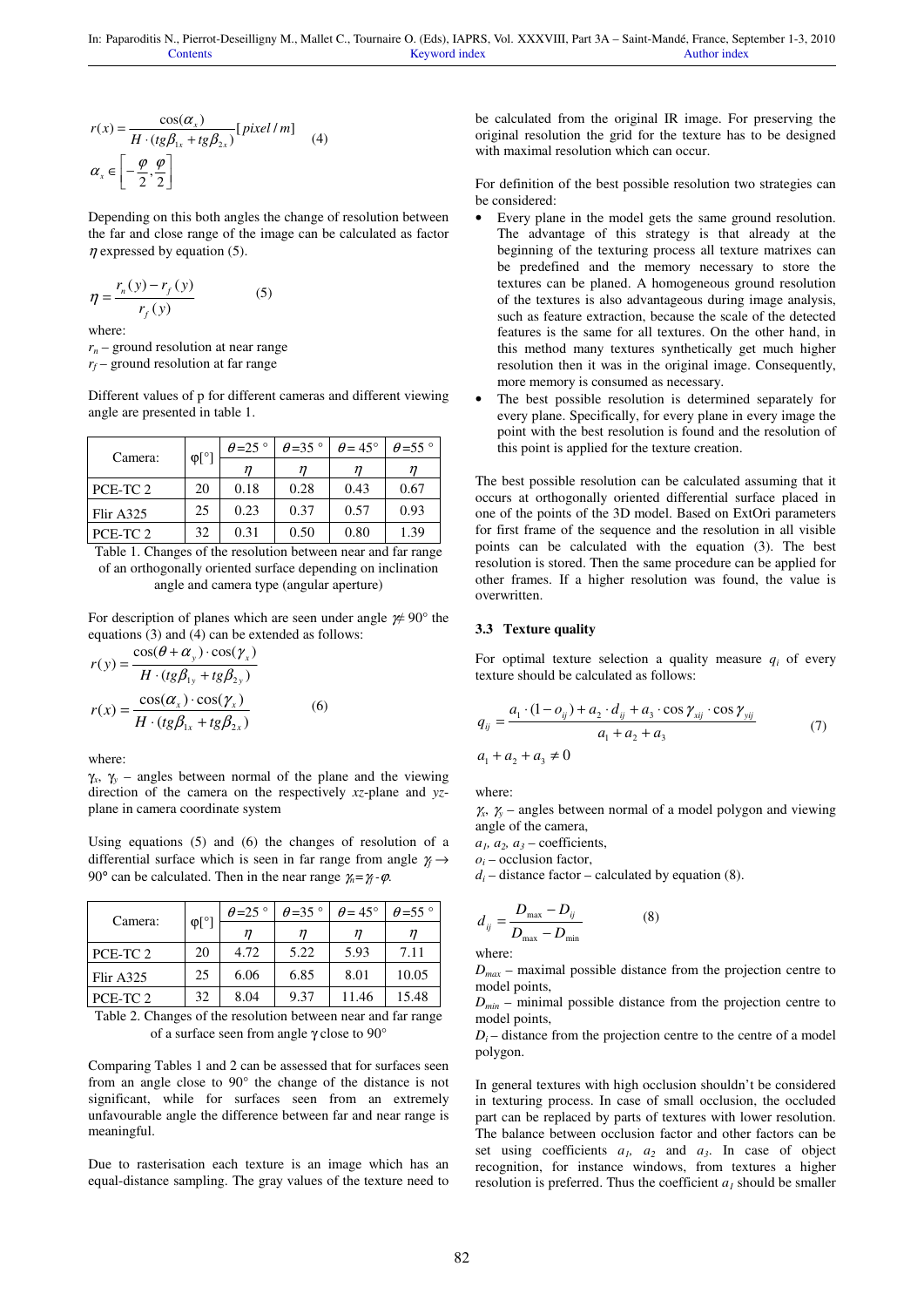than in case of thermal inspection of the buildings, where radiometry of the texture is very important. Before combining a texture from more images the changes of radiometry in whole sequence should be investigated. If they are remarkable the textures should be extracted from one image only, even with lower resolution. Radiometric adjustment of the texture from multiple images in case of thermal inspection shouldn't be applied at all.

Although the distance factor (*d*) and surface orientation angles (γ*x* , γ*<sup>y</sup>* ) in the quality equation reflect the effective resolution of texture, they should be considered separately. When the angles  $\gamma_x$ ,  $\gamma_y$  are large, the resolution of the texture is not only low, but also inhomogeneous. For avoiding this situation the coefficient *a3* should be set higher then *a<sup>2</sup>* .

## **4. EXPERIMENTS**

#### **4.1 Data overview**

During the flight campaign a helicopter flew four times above the test area TUM recording a sequence of oblique images. This dataset was taken additionally and simultaneously to a laser scanning during a flight campaign (Hebel & Stilla, 2007). Afterwards four subsequences (stripes #1, #2, #3 and #4) representing each of the four flights were cut out. The helicopter trajectory and the stripes' directions are shown in Fig. 4. The intersection of the trajectory is located above the centre of the test area.



Figure 4. Flight trajectory over test area TUM (Hebel & Stilla 2007)

The inclination angle of the optical axis is approximately 45°. Images were captured with the AIM 640 QLW FLIR infrared camera with the frame rate of 25 images per second. The image resolution is 640 x 512 pixels.

## **4.2 Results**

For presentation of the proposed quality measure some exemplary textures with different qualities ware extracted (Figures 5, 6 and 7). The quality measures  $q_{ij-l} - q_{ij-3}$  were calculated with a choice of coefficients  $a_1$ ,  $a_2$  and  $a_3$ .



<sup>γ</sup>*x*=0º γ*y*=33º *dij*=0,20 *qij-1*=0,68 *qij-2*=0,74 *qij-3*=0,48



frame 2003, #1



Figure 5. Textures of the same roof with different quality factors.  $q_{ii-1}$  was calculated with  $a_1 = a_2 = a_3 = 1$ ;  $q_{ii-2}$  with  $a_1 = a_2 = 1$ and  $a_3=3$ ;  $q_{ii-3}$  with  $a_1=a_3=1$  and  $a_2=3$ 



Figure 6. Textures of the same wall with different quality factors and from different stripes. For  $q_{ii-1}$ ,  $q_{ii-2}$ ,  $q_{ii-3}$  – see Fig. 5



Figure 7. Textures of the same roof from different stripes. For  $q_{ij-1}$ ,  $q_{ij-2}$ ,  $q_{ij-3}$  – see Fig. 5